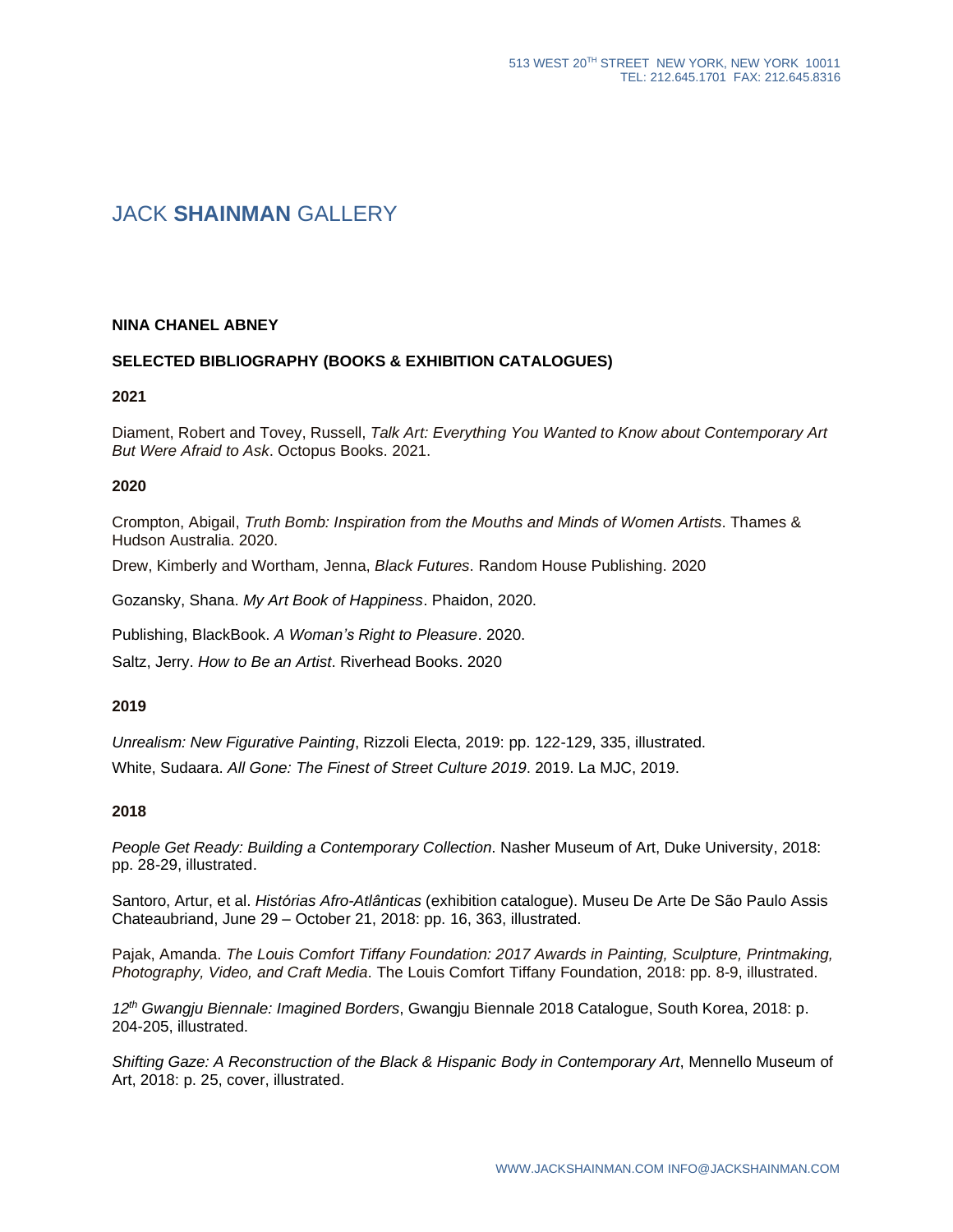## **2017**

Price, Marshall N., *Nina Chanel Abney: Royal Flush*. Durham, North Carolina: Duke University Press. 2017.

## **2016**

Hasting, Julia, Matt Price, and Barry Schwabsky. *Vitamin P2 New Perspectives in Painting*. London: Phaidon, 2016.

*Hello Kitty, Hello Art!*, SANRIO Company LTD

## **2014**

Baritaux, Zio. *Strange Plants*. Barcelona: Zioxla, 2014.

Knuckles, Dawud, *The Art Album: Exploring the Connection between Hip-Hop Music and Visual Art.*  [S.l.]: ART ON DEKZ, 2014.

## **2013**

Rubell Family Collection, Robert Carleton Hobbs, Glenn Ligon, Franklin Sirmans, and Michele Wallace. *30 Americans*. 2013.

## **SELECTED BIBLIOGRAPHY (PERIODICALS)**

### **2018**

Donoghue, Katy. "Nina Chanel Abney". *Whitewall.* January 2018. Online.

Weber, Jasmine. "Studio Museum in Harlem and DC Arts High School Receive Historic Gift of Over 650 Contemporary Works." *Hyperallergic*. 09 October 2018. Online.

Heidenry, Rachel. "Nina Chanel Abney's Intricately Dense and Critically Clear Painting." *Hyperallergic*. 14 October 2018. Online

Valentine, Victoria L. "Nina Chanel Abney Debuts a New Series of Monumental Works at Pace Prints." *Culture Type*. 25 October 2018. Online.

## **2017**

Holmberg, Ryan. "Exhibition Reviews: Durham, N.C. – Nina Chanel Abney, Nasher Museum of Art: on view through July 16." *Art in America*. May 2017: p. 132, illustrated.

Menconi, David. "'Black Lives Matter' is one of many threads running through Nina Chanel Abney's art." *The News & Observer*. 01 March 2017. Online

Greenberg, Blue. "At the Nasher, canvases from a new voice." *The Herald Sun.* 25 February 2017. Online.

Wilder, Nina. "Nina Chanel Abney's 'Royal Flush' opening party, a celebration of black art and culture." *The Chronicle.* 22 February 2017. Online.

Brito, Maria. "Nina Chanel Abney and the Premonition of Social Change." *Huffington Post.* 20 February 2017. Online.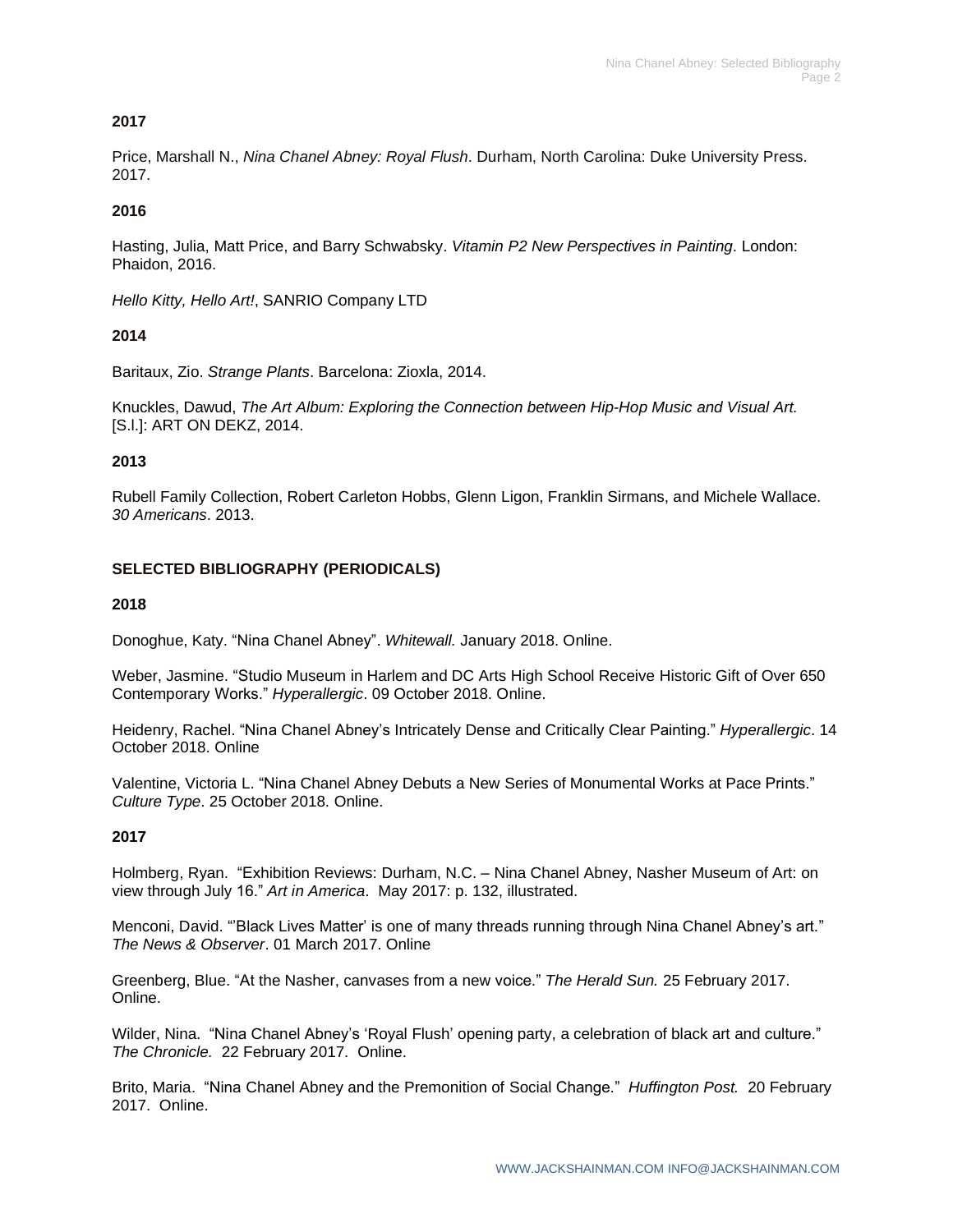*Studio: The Studio Museum in Harlem Magazine*. New York, N.Y.: Studio Museum in Harlem, 2017: p. 32, illustrated.

## **2016**

Peterson, Dan. "Project Backboard." *Franchise Magazine*. Issue 02. 2016: pp. 40, 42, illustrated.

Russeth, Andrew. "Nina Chanel Abney Now Shows with Jack Shainman." *Art News.* 28 November 2016. Online.

## **2015**

"How Nina Chanel Abney Is Championing the Black Lives Matter Movement with a Paintbrush," *Vanity Fair*

## **2014**

"Women in Art 2014," *Elle Magazine*

"Why Art Basel Is The Art World's Spring Break," *Huffington Post*

## **2013**

"Black Artists: 30 Contemporary Art Makers Under 40 You Should Know," *Huffington Post*

"The Work of Nina Chanel Abney," *Juxtapoz Magazine Online*

"Interview: Nina Chanel Abney & Charlie Roberts," *Saint Heron Online*

## **2012**

"Nina Chanel Abney - More Vibrant Than Her Color," *Neon Magazine*, Autumn/Winter Issue

"Nina Chanel Abney's 'I Dread To Think' Exhibition Features Humongous 60 Foot Painting," *Huffington Post*

"The Art of Discovery," *Departures Magazine*, September

"Nina Chanel Abney's Paintings Mix the Pretty, The Political and The Perverse," *Huffington Post*

"30 Under 30," *Forbes*

## **2011**

*Transition Magazine*, 50th Anniversary Issue, December

## **2010**

Smith, Roberta, "It's Not Dry Yet," *New York Times* Art and Leisure

*Essence Magazine*, Top 10 Women Artists

## **2009**

Lee, Carol, The Next Irascibles: Nina Chanel Abney, *Paper Magazine*